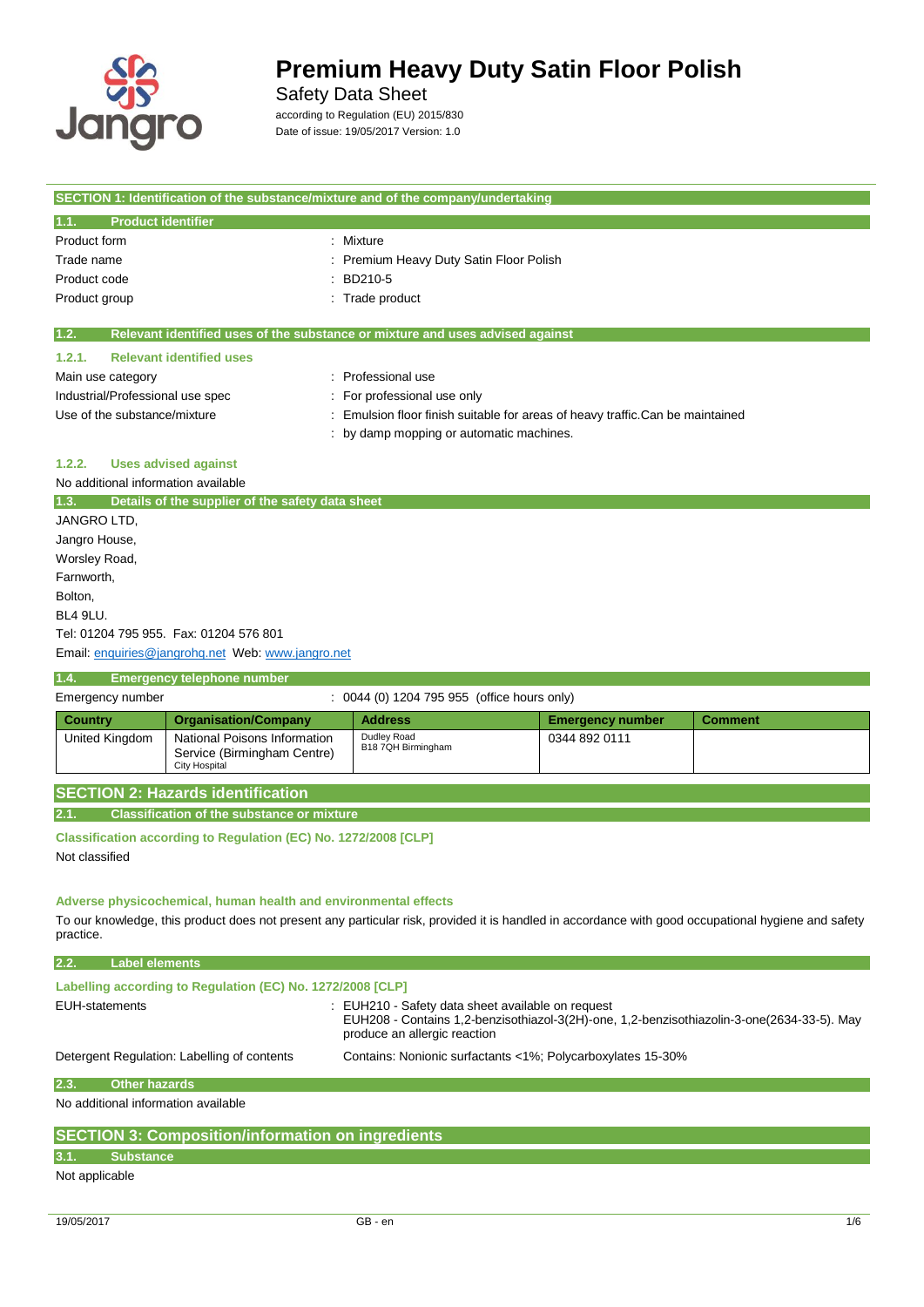Safety Data Sheet

according to Regulation (EU) 2015/830

| 3.2.<br><b>Mixture</b>         |                                                                      |               |                                                                                     |
|--------------------------------|----------------------------------------------------------------------|---------------|-------------------------------------------------------------------------------------|
|                                |                                                                      |               |                                                                                     |
| <b>Name</b>                    | <b>Product identifier</b>                                            | $\frac{9}{6}$ | <b>Classification according to</b><br><b>Regulation (EC) No.</b><br>1272/2008 [CLP] |
| POLYTHENE WAX EMULSION         |                                                                      | $3 - 5$       | Eye Irrit. 2, H319                                                                  |
| Tris-(2-butoxyethyl) phosphate | (CAS No) 78-51-3<br>(EC no) 201-122-9<br>(REACH-no) 01-2119485835-23 | $3 - 5$       | Aquatic Chronic 3, H412                                                             |
| POLYPROPYLENE WAX EMULSION     |                                                                      | - 3           | Eye Irrit. 2, H319                                                                  |

Full text of H-statements: see section 16

| <b>SECTION 4: First aid measures</b>                                                                                                                                             |                                                                                                                                                                                                                                                                                                                                                                      |
|----------------------------------------------------------------------------------------------------------------------------------------------------------------------------------|----------------------------------------------------------------------------------------------------------------------------------------------------------------------------------------------------------------------------------------------------------------------------------------------------------------------------------------------------------------------|
| Description of first aid measures<br>4.1.                                                                                                                                        |                                                                                                                                                                                                                                                                                                                                                                      |
| First aid measures general<br>First-aid measures after inhalation<br>First-aid measures after skin contact<br>First-aid measures after eye contact<br>First aid advice Ingestion | If you feel unwell, seek medical advice (show the label where possible)<br>Remove person to fresh air and keep comfortable for breathing.<br>Wash skin with plenty of water.<br>Rinse eyes with water as a precaution.<br>Do not give anything by mouth to an unconscious person. Wash mouth out with water, then<br>drink pleanty of water. Do NOT induce vomiting. |
| Most important symptoms and effects, both acute and delayed<br>4.2.                                                                                                              |                                                                                                                                                                                                                                                                                                                                                                      |
| No additional information available                                                                                                                                              |                                                                                                                                                                                                                                                                                                                                                                      |
| 4.3.                                                                                                                                                                             | Indication of any immediate medical attention and special treatment needed                                                                                                                                                                                                                                                                                           |
| Treat symptomatically.                                                                                                                                                           |                                                                                                                                                                                                                                                                                                                                                                      |
| <b>SECTION 5: Firefighting measures</b>                                                                                                                                          |                                                                                                                                                                                                                                                                                                                                                                      |
| 5.1.<br><b>Extinguishing media</b>                                                                                                                                               |                                                                                                                                                                                                                                                                                                                                                                      |
| Suitable extinguishing media                                                                                                                                                     | : The product is not flammable. Use extinguishing agent suitable for surrounding fire. Water<br>spray. Dry powder. Foam. Carbon dioxide.                                                                                                                                                                                                                             |
| 5.2.<br>Special hazards arising from the substance or mixture                                                                                                                    |                                                                                                                                                                                                                                                                                                                                                                      |
| Hazardous decomposition products in case of<br>fire                                                                                                                              | : Toxic fumes may be released.                                                                                                                                                                                                                                                                                                                                       |
| <b>Advice for firefighters</b><br>5.3.                                                                                                                                           |                                                                                                                                                                                                                                                                                                                                                                      |
| Protection during firefighting                                                                                                                                                   | Do not attempt to take action without suitable protective equipment. Self-contained breathing<br>apparatus. Complete protective clothing.                                                                                                                                                                                                                            |
| <b>SECTION 6: Accidental release measures</b>                                                                                                                                    |                                                                                                                                                                                                                                                                                                                                                                      |
| Personal precautions, protective equipment and emergency procedures<br>6.1.                                                                                                      |                                                                                                                                                                                                                                                                                                                                                                      |
| 6.1.1.<br>For non-emergency personnel<br>Emergency procedures                                                                                                                    | : Ventilate spillage area.                                                                                                                                                                                                                                                                                                                                           |
| 6.1.2.<br>For emergency responders<br>Protective equipment                                                                                                                       | Do not attempt to take action without suitable protective equipment. For further information<br>refer to section 8: "Exposure controls/personal protection".                                                                                                                                                                                                         |
| 6.2.<br><b>Environmental precautions</b>                                                                                                                                         |                                                                                                                                                                                                                                                                                                                                                                      |
| Avoid release to the environment.                                                                                                                                                |                                                                                                                                                                                                                                                                                                                                                                      |
| Methods and material for containment and cleaning up<br>6.3.                                                                                                                     |                                                                                                                                                                                                                                                                                                                                                                      |
| Methods for cleaning up                                                                                                                                                          | : Take up liquid spill into absorbent material.                                                                                                                                                                                                                                                                                                                      |
| Other information                                                                                                                                                                | Dispose of materials or solid residues at an authorized site.                                                                                                                                                                                                                                                                                                        |
| 6.4.<br><b>Reference to other sections</b>                                                                                                                                       |                                                                                                                                                                                                                                                                                                                                                                      |
| For further information refer to section 13.                                                                                                                                     |                                                                                                                                                                                                                                                                                                                                                                      |
| <b>SECTION 7: Handling and storage</b>                                                                                                                                           |                                                                                                                                                                                                                                                                                                                                                                      |
| <b>Precautions for safe handling</b>                                                                                                                                             |                                                                                                                                                                                                                                                                                                                                                                      |
| Precautions for safe handling                                                                                                                                                    | Ensure good ventilation of the work station. Wear personal protective equipment.                                                                                                                                                                                                                                                                                     |
| Hygiene measures                                                                                                                                                                 | Do not eat, drink or smoke when using this product. Always wash hands after handling the<br>product.                                                                                                                                                                                                                                                                 |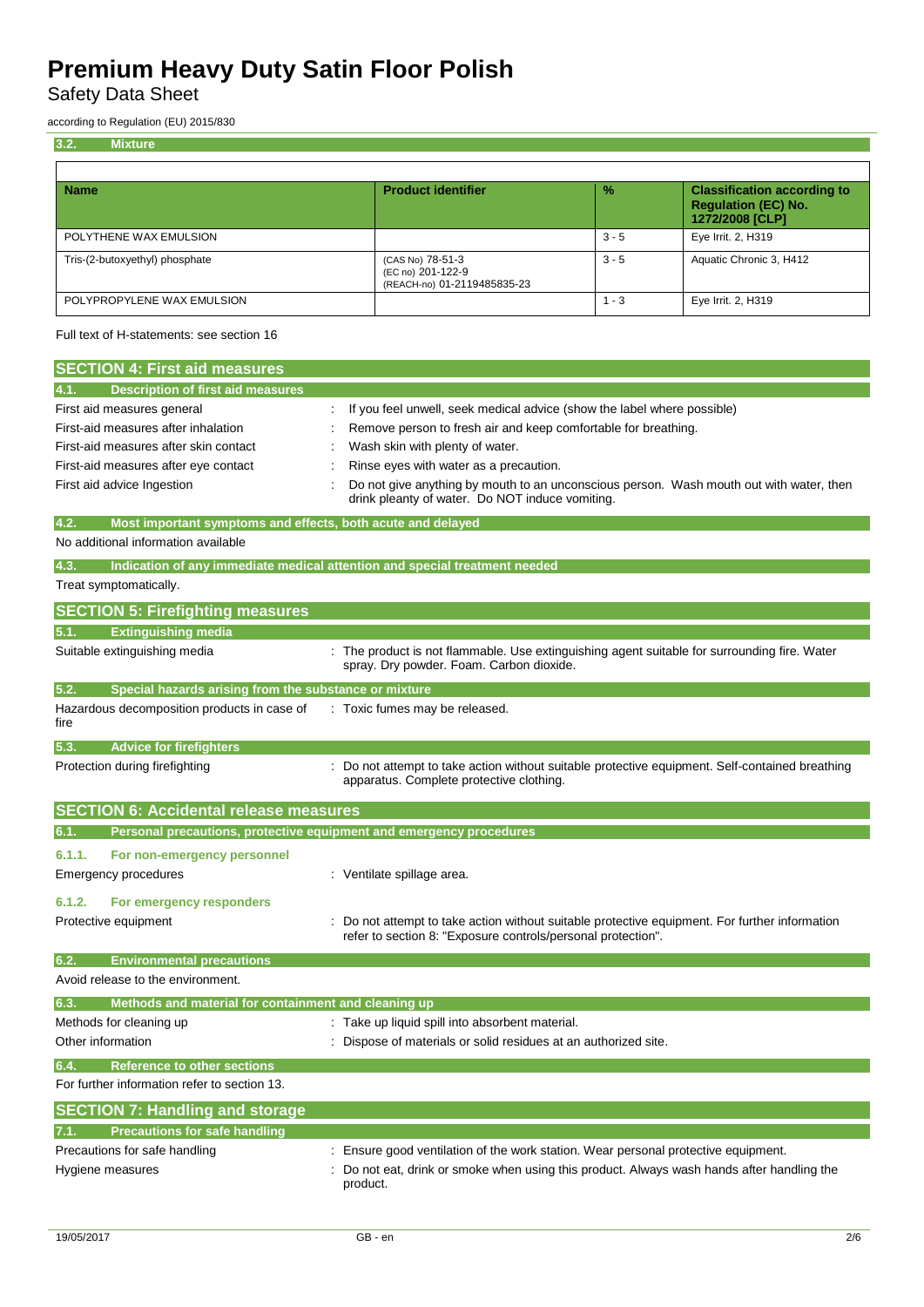Safety Data Sheet

according to Regulation (EU) 2015/830

**7.2. Conditions for safe storage, including any incompatibilities**

| Storage conditions                                      | : Store in a well-ventilated place. Keep cool. |  |
|---------------------------------------------------------|------------------------------------------------|--|
| Specific end use(s)<br>7.3.                             |                                                |  |
| No additional information available                     |                                                |  |
| <b>SECTION 8: Exposure controls/personal protection</b> |                                                |  |
| <b>Control parameters</b><br>8.1.                       |                                                |  |
|                                                         |                                                |  |

No additional information available

#### **8.2. Exposure controls**

**Appropriate engineering controls:**

Ensure good ventilation of the work station.

#### **Hand protection:**

Protective gloves

**Eye protection:**

Safety glasses

#### **Skin and body protection:**

Wear suitable protective clothing

#### **Respiratory protection:**

In case of insufficient ventilation, wear suitable respiratory equipment

#### **Environmental exposure controls:**

Avoid release to the environment.

| <b>SECTION 9: Physical and chemical properties</b>            |                                  |
|---------------------------------------------------------------|----------------------------------|
| 9.1.<br>Information on basic physical and chemical properties |                                  |
| Physical state                                                | $:$ Liquid                       |
| Colour                                                        | white.                           |
| Odour                                                         | characteristic.                  |
| Odour threshold                                               | No data available                |
| рH                                                            | $7.5 - 8.5$                      |
| Relative evaporation rate (butyl acetate=1)                   | No data available                |
| Melting point                                                 | Not applicable                   |
| Freezing point                                                | No data available                |
| Boiling point                                                 | >100 °C                          |
| Flash point                                                   | No data available                |
| Auto-ignition temperature                                     | No data available                |
| Decomposition temperature                                     | No data available                |
| Flammability (solid, gas)                                     | Not applicable                   |
| Vapour pressure                                               | No data available                |
| Relative vapour density at 20 °C                              | No data available                |
| Relative density                                              | No data available                |
| Density                                                       | $\approx$ 1.028 g/ml             |
| Solubility                                                    | Soluble in water.                |
| Log Pow                                                       | No data available                |
| Viscosity, kinematic                                          | No data available                |
| Viscosity, dynamic                                            | No data available                |
| <b>Explosive properties</b>                                   | Product is not explosive.        |
| Oxidising properties                                          | Oxidising solids Not applicable. |
| <b>Explosive limits</b>                                       | No data available                |
| 9.2.<br><b>Other information</b>                              |                                  |

No additional information available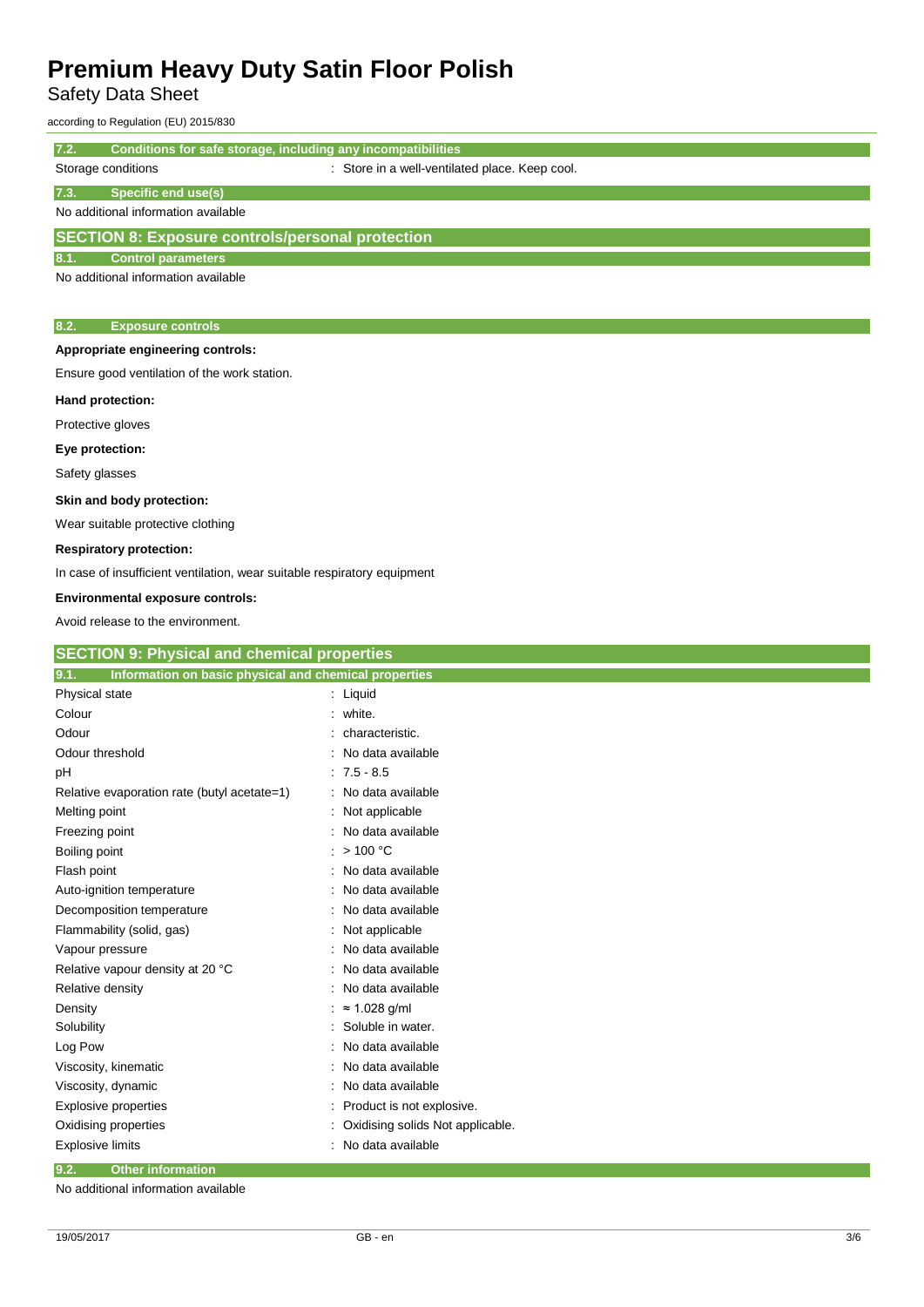Safety Data Sheet

according to Regulation (EU) 2015/830

| according to Regulation (EO) 2013/830                                              |                       |
|------------------------------------------------------------------------------------|-----------------------|
| <b>SECTION 10: Stability and reactivity</b>                                        |                       |
| <b>Reactivity</b><br>10.1.                                                         |                       |
| The product is non-reactive under normal conditions of use, storage and transport. |                       |
| 10.2.<br><b>Chemical stability</b>                                                 |                       |
| Stable under normal conditions.                                                    |                       |
| 10.3.<br><b>Possibility of hazardous reactions</b>                                 |                       |
| No dangerous reactions known under normal conditions of use.                       |                       |
| 10.4.<br><b>Conditions to avoid</b>                                                |                       |
| None under recommended storage and handling conditions (see section 7).            |                       |
| <b>Incompatible materials</b><br>10.5.                                             |                       |
| No additional information available                                                |                       |
| <b>Hazardous decomposition products</b><br>10.6.                                   |                       |
| No additional information available                                                |                       |
|                                                                                    |                       |
| <b>SECTION 11: Toxicological information</b>                                       |                       |
| Information on toxicological effects<br>11.1.                                      |                       |
| Acute toxicity                                                                     | : Not classified      |
| Tris-(2-butoxyethyl) phosphate (78-51-3)                                           |                       |
| LD50 oral                                                                          | 3000 mg/kg bodyweight |
| Skin corrosion/irritation                                                          | Not classified        |
|                                                                                    | pH: 7.5 - 8.5         |
| Serious eye damage/irritation                                                      | Not classified        |
|                                                                                    | pH: 7.5 - 8.5         |
| Respiratory or skin sensitisation                                                  | Not classified        |
| Germ cell mutagenicity                                                             | Not classified        |
| Carcinogenicity                                                                    | Not classified        |
| Reproductive toxicity                                                              | Not classified        |
|                                                                                    |                       |

Specific target organ toxicity (single exposure) : Not classified Specific target organ toxicity (repeated exposure) : Not classified Aspiration hazard **in the set of the set of the set of the set of the set of the set of the set of the set of the set of the set of the set of the set of the set of the set of the set of the set of the set of the set of th** 

EC50 other aquatic organisms 2 IC50 algea (72 h) mg/l

| <b>SECTION 12: Ecological information</b> |                                                                                                                            |
|-------------------------------------------|----------------------------------------------------------------------------------------------------------------------------|
| 12.1.<br><b>Toxicity</b>                  |                                                                                                                            |
| Ecology - general                         | : The product is not considered harmful to aquatic organisms nor to cause long-term adverse<br>effects in the environment. |
| Tris-(2-butoxyethyl) phosphate (78-51-3)  |                                                                                                                            |
| LC50 fish 1                               | 24 ma/l                                                                                                                    |
| EC50 other aquatic organisms 1            | 75 mg/l                                                                                                                    |

| 12.2.<br><b>Persistence and degradability</b> |                                                                                                                                                                                                                                                                                                                                                                                                  |
|-----------------------------------------------|--------------------------------------------------------------------------------------------------------------------------------------------------------------------------------------------------------------------------------------------------------------------------------------------------------------------------------------------------------------------------------------------------|
| <b>XTRA EMULSION FLOOR FINISH SATIN</b>       |                                                                                                                                                                                                                                                                                                                                                                                                  |
| Persistence and degradability                 | The surfactant(s) contained in this preparation complies(comply) with the biodegradability<br>criteria as laid down in Regulation (EC) No. 648/2004 on detergents. Data to support this<br>assertion are held at the disposal of the competent authorities of the Member States and will<br>be made available to them, at their direct request or at the request of a detergent<br>manufacturer. |
| 12.3.<br><b>Bioaccumulative potential</b>     |                                                                                                                                                                                                                                                                                                                                                                                                  |
| Tris-(2-butoxyethyl) phosphate (78-51-3)      |                                                                                                                                                                                                                                                                                                                                                                                                  |

| Tris-(2-butoxyethyl) phosphate (78-51-3) |      |
|------------------------------------------|------|
| Log Pow                                  | 3.75 |
| 12.4.<br><b>Mobility in soil</b>         |      |
| .                                        |      |

No additional information available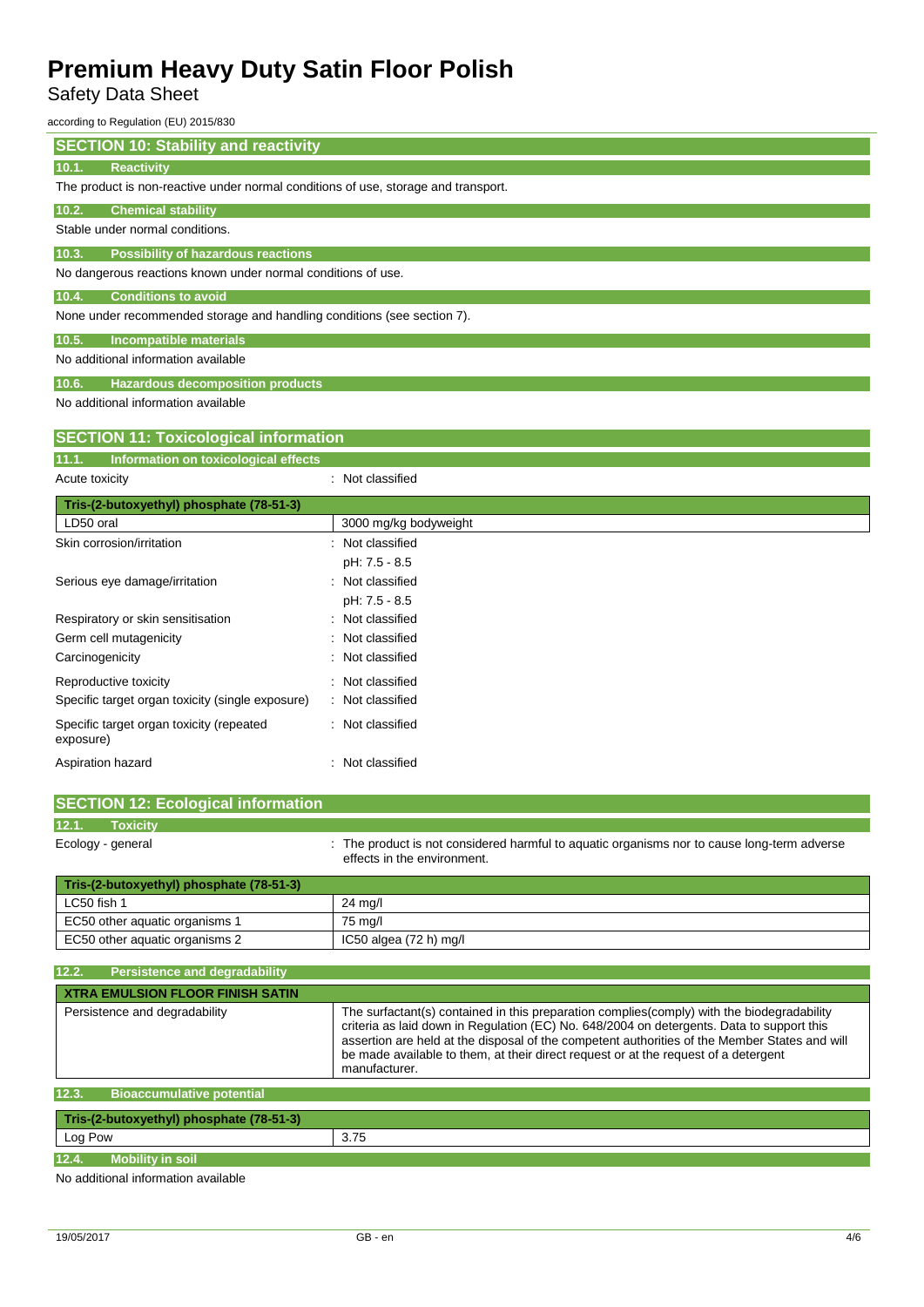Safety Data Sheet

according to Regulation (EU) 2015/830

| 12.5.<br><b>Results of PBT and vPvB assessment</b> |                                                                    |  |
|----------------------------------------------------|--------------------------------------------------------------------|--|
| <b>XTRA EMULSION FLOOR FINISH SATIN</b>            |                                                                    |  |
| Results of PBT assessment                          | The product does not meet the PBT and vPvB classification criteria |  |
| <b>Other adverse effects</b><br>12.6.              |                                                                    |  |
| No additional information available                |                                                                    |  |
| <b>SECTION 13: Disposal considerations</b>         |                                                                    |  |
| <b>Waste treatment methods</b><br>13.1.            |                                                                    |  |
| No additional information available                |                                                                    |  |
| <b>SECTION 14: Transport information</b>           |                                                                    |  |
| In accordance with ADR / RID / IMDG / IATA / ADN   |                                                                    |  |
|                                                    |                                                                    |  |
| <b>UN number</b><br>14.1.<br>UN-No. (ADR)          | : Not applicable                                                   |  |
| UN-No. (IMDG)                                      | Not applicable                                                     |  |
| UN-No. (IATA)                                      | Not applicable                                                     |  |
| UN-No. (ADN)                                       | Not applicable                                                     |  |
| UN-No. (RID)                                       | : Not applicable                                                   |  |
| 14.2.<br><b>UN proper shipping name</b>            |                                                                    |  |
| Proper Shipping Name (ADR)                         | : Not applicable                                                   |  |
| Proper Shipping Name (IMDG)                        | : Not applicable                                                   |  |
| Proper Shipping Name (IATA)                        | Not applicable                                                     |  |
| Proper Shipping Name (ADN)                         | Not applicable                                                     |  |
| Proper Shipping Name (RID)                         | : Not applicable                                                   |  |
| 14.3.<br><b>Transport hazard class(es)</b>         |                                                                    |  |
| <b>ADR</b>                                         |                                                                    |  |
| Transport hazard class(es) (ADR)                   | : Not applicable                                                   |  |
|                                                    |                                                                    |  |
| <b>IMDG</b>                                        |                                                                    |  |
| Transport hazard class(es) (IMDG)                  | : Not applicable                                                   |  |
| <b>IATA</b>                                        |                                                                    |  |
| Transport hazard class(es) (IATA)                  | : Not applicable                                                   |  |
|                                                    |                                                                    |  |
| ADN                                                |                                                                    |  |
| Transport hazard class(es) (ADN)                   | : Not applicable                                                   |  |
|                                                    |                                                                    |  |
| <b>RID</b>                                         |                                                                    |  |
| Transport hazard class(es) (RID)                   | : Not applicable                                                   |  |
| 14.4.<br><b>Packing group</b>                      |                                                                    |  |
| Packing group (ADR)                                | : Not applicable                                                   |  |
| Packing group (IMDG)                               | Not applicable                                                     |  |
| Packing group (IATA)                               | Not applicable                                                     |  |
| Packing group (ADN)                                | Not applicable                                                     |  |
| Packing group (RID)                                | : Not applicable                                                   |  |
| <b>Environmental hazards</b><br>14.5.              |                                                                    |  |
| Dangerous for the environment                      | : No                                                               |  |
| Marine pollutant                                   | : No                                                               |  |
| Other information                                  | : No supplementary information available                           |  |
| <b>Special precautions for user</b><br>14.6.       |                                                                    |  |
| - Overland transport                               |                                                                    |  |
| Not applicable                                     |                                                                    |  |
| - Transport by sea                                 |                                                                    |  |
| Not applicable                                     |                                                                    |  |